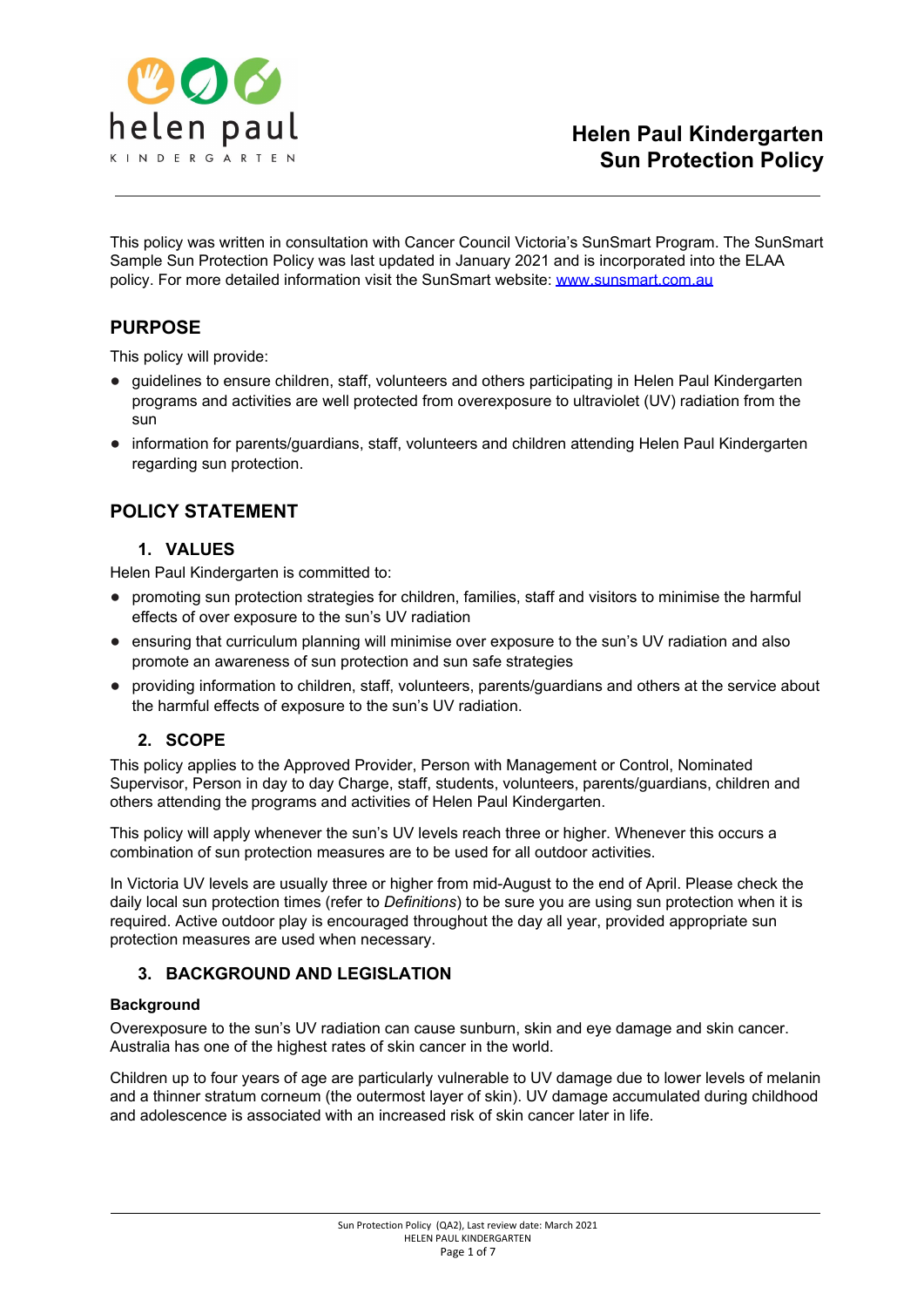

A combination of sun protection measures (hats, clothing, sunscreen, shade and sunglasses) is recommended whenever UV levels are three or higher during daily sun protection times (refer to *Definitions*).

It is a requirement under the Occupational Health and Safety Act 2004 that employers provide a healthy and safe environment for all persons who access the service's facilities and/or programs.

Legislation that governs the operation of approved children's services is based on the health, safety and welfare of the children and requires that children are protected from hazards and harm.

#### **Legislation and standards**

Relevant legislation and standards include but are not limited to:

- *Child Wellbeing and Safety Act 2005* (Vic) (Part 2: Principles for Children)
- *Education and Care Services National Law Act 2010*: Section 167
- *● Education and Care Services National Regulations 2011*: including Regulations 100, 101, 113, 114, 168(2)(a)(ii)
- *National Quality Standard,* Quality Area 2: Children's Health and Safety
	- − Standard 2.3: Each child is protected
		- − Element 2.3.2: Every reasonable precaution is taken to protect children from harm and any hazard likely to cause injury
- *● Occupational Health and Safety Act 2004*

#### **4. DEFINITIONS**

The terms defined in this section relate specifically to this policy. For commonly used terms e.g. Approved Provider, Nominated Supervisor, Regulatory Authority etc. refer to the *General Definitions* section of this manual.

**Clothing for sun protection:** Clothing that is loose-fitting, made from cool, densely woven fabric and covers as much skin as possible: tops with elbow-length sleeves and, if possible, collars and knee-length or longer shorts and skirts. Singlet tops and shoestring tops/dresses do not provide adequate protection in the sun.

**Daily sun protection times:** Times when it is estimated that the sun's UV radiation will be three or higher. Information about the daily sun protection times is available in the weather section of the daily newspaper, on the SunSmart website at: [www.sunsmart.com.au](http://www.sunsmart.com.au/), at myuv.com.au, as a free SunSmart app and as a free widget that can be added to websites.

**Shade:** An area sheltered from direct and indirect sun, such as a large tree, canopy, verandah or artificial cover. Shade can be built, natural or temporary and can reduce overall exposure to the sun's UV by 75%. When combined with appropriate clothing, hats and sunscreen, children can be well protected from UV overexposure when outdoors. Research shows that preschool environments with trees, shrubbery, and broken ground not only provides better sun protection in outdoor play but also triggers more physical activity.

**Sunhat:** SunSmart recommends broad-brimmed, legionnaire or bucket-style hats that shade the face, neck and ears. Baseball caps and visors offer little protection to the cheeks, ears and neck, and are not recommended.

**Sunglasses:** Sunglasses are optional. If worn, it is recommended that glasses are a close fitting, wrap-around style that meet the Australian Standard 1067 (Sunglasses: Category 2, 3 or 4) and cover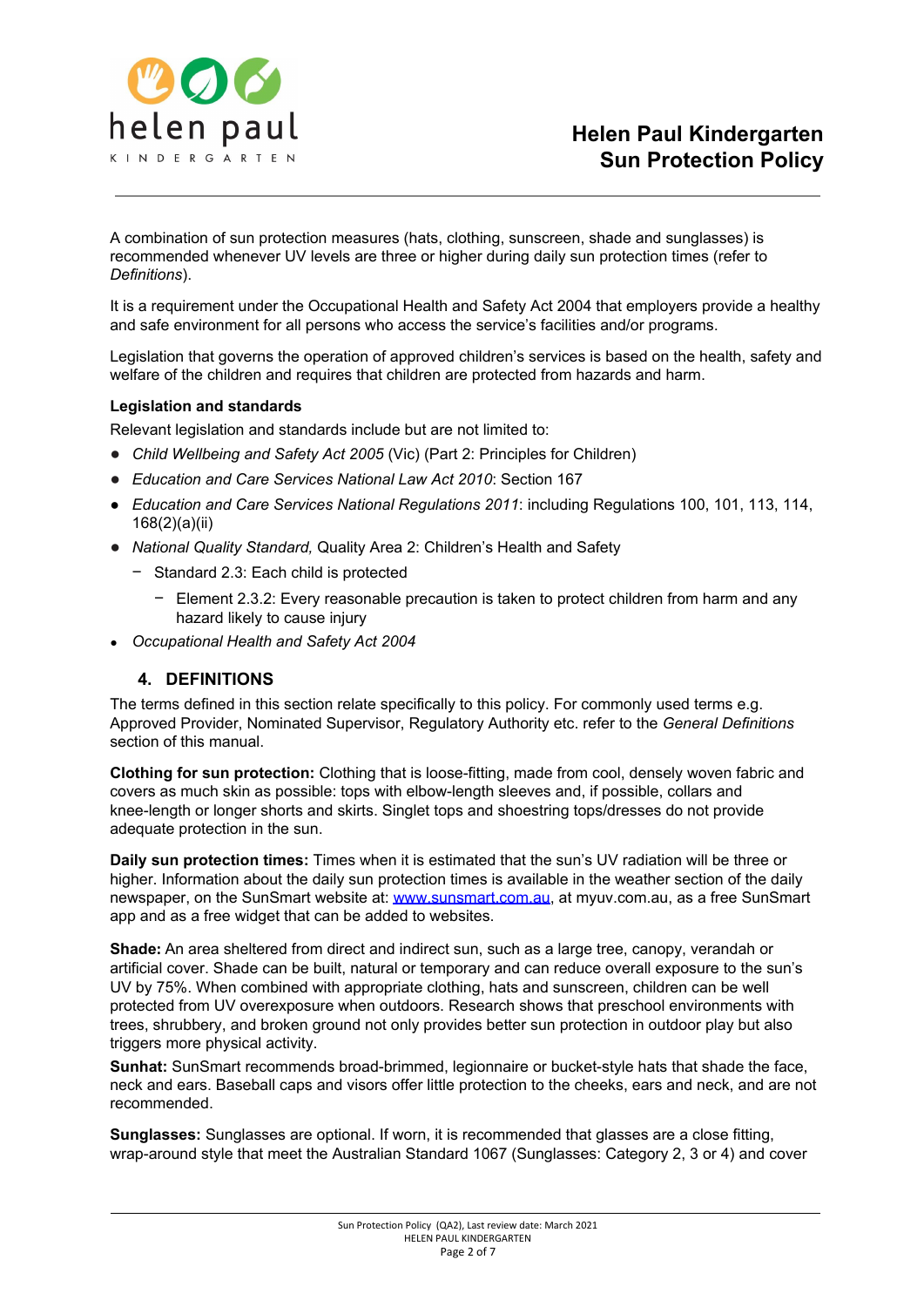

as much of the eye area as possible. Wearing a hat with a brim that shades the eyes can also reduce UV radiation to the eyes by 50%.

**Sunscreen:** SPF 30 (or higher) broad-spectrum, water-resistant sunscreen. Sunscreen should be reapplied every two hours, even when labelled 4 hours water resistance. Monitor the expiry date and store in a cool, dry place. From 3 years of age, children are encouraged to apply their own sunscreen under supervision of staff to help develop independent skills ready for school.

**SunSmart:** The name of the program conducted by Cancer Council to help prevent skin cancer: [www.sunsmart.com.au](http://www.sunsmart.com.au/)

#### **5. SOURCES AND RELATED POLICIES**

#### **Sources**

- AS 4685.1: 2014 Playground equipment and surfacing General safety requirements and test methods
- Safe Work Australia: Guidance Note Sun [protection](https://www.worksafe.vic.gov.au/__data/assets/pdf_file/0012/198687/WorkSafe_WSV17410108.16_FactSheet_final.pdf) for outdoor workers (2016)
- Cancer Council Australia: [www.cancer.org.au/sunsmart](http://www.cancer.org.au/sunsmart)
- *Get Up & Grow: Healthy eating and physical activity for early childhood.* Department of Health resources. Particularly Section 2 of the Director/Coordinator Book and the Staff Book: [http://www.health.gov.au/internet/main/publishing.nsf/Content/phd-early-childhood-nutrition-resource](http://www.health.gov.au/internet/main/publishing.nsf/Content/phd-early-childhood-nutrition-resources) [s](http://www.health.gov.au/internet/main/publishing.nsf/Content/phd-early-childhood-nutrition-resources)
- SunSmart: [www.sunsmart.com.au](http://www.sunsmart.com.au/)
- Victorian Institute of Teaching (VIT) The Victorian Teaching [Profession](http://www.vit.vic.edu.au/__data/assets/pdf_file/0018/35604/Code-of-Conduct-2016.pdf) Code of Conduct Principle 3.2
- Australian [Professional](http://www.vit.vic.edu.au/__data/assets/pdf_file/0005/38678/Opportunities-for-demonstrating-the-APST-through-Inquiry-approach.pdf) Standards for Teachers (APST) Standard 4.4 and 7.2
- ARPANSA Radiation Protection Standard for [Occupational](http://www.arpansa.gov.au/pubs/rps/rps12.pdf) Exposure to Ultraviolet Radiation (2006)
- Belonging, Being and Becoming The Early Years Learning [Framework](https://www.education.gov.au/early-years-learning-framework) (July 2009)
- Victorian Early Years Learning and [Development](http://www.education.vic.gov.au/childhood/providers/edcare/pages/veyladf.aspx?Redirect=1) Framework (VEYLDF) (May 2016)
- Victorian School Building Authorit[y](https://www.education.vic.gov.au/Documents/school/principals/infrastructure/BuildingQualStandHdbk%202018.pdf) Building Quality Standards [Handbook](https://www.education.vic.gov.au/Documents/school/principals/infrastructure/BuildingQualStandHdbk%202018.pdf) (BQSH): Section 5.1.4 Shade Areas (2018)
- AS 4174:2018 Knitted and woven shade fabrics
- AS/NZS 1067.1:2016, Eye and face protection Sunglasses and fashion spectacles
- AS 4399:2020, Sun protective clothing Evaluation and classification
- AS/NZS 2604:2012 Sunscreen products Evaluation and classification
- Australian Government Therapeutics Goods Administration (TGA) Australian regulatory guidelines for sunscreens[:](https://www.tga.gov.au/book/4-labelling-and-advertising) 4. Labelling and [advertising](https://www.tga.gov.au/book/4-labelling-and-advertising) – directions for use of the product

#### **Service policies**

- *● Excursions and Service Events Policy*
- *● Nutrition, Oral Health and Active Play Policy*
- *● Occupational Health and Safety Policy*
- *● Supervision of Children Policy*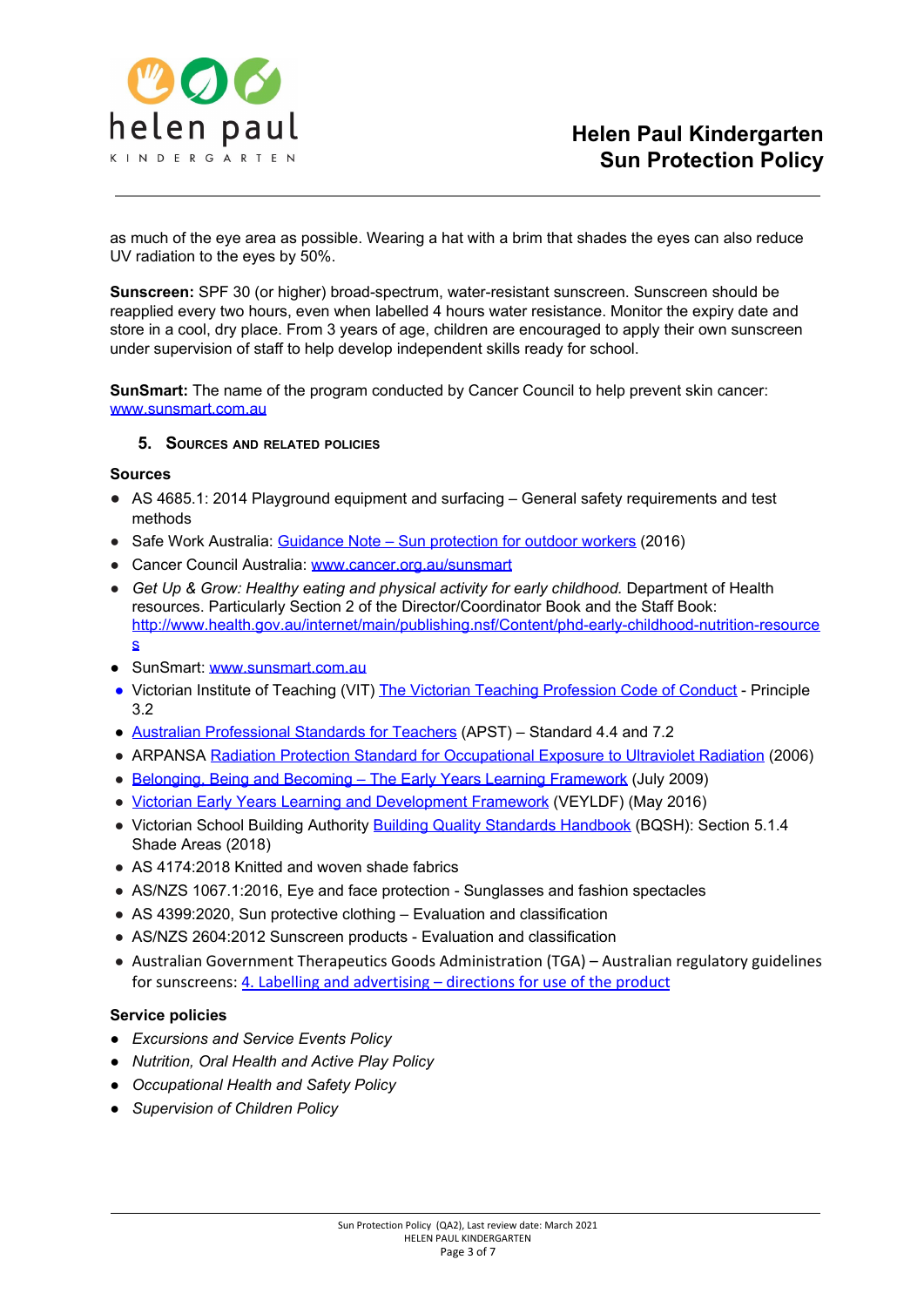

# **RESPONSIBILITIES**

#### **The Approved Provider and Person with Management or Control is responsible for:**

- meeting the standards and requirements of the SunSmart early childhood program
- ensuring that this policy is up to date with current SunSmart recommendations: [www.sunsmart.com.au](http://www.sunsmart.com.au/)
- ensuring parents/guardians are informed about the *Sun Protection Policy* on enrolment, including the need to provide an appropriate sunhat and clothing for sun protection (refer to *Definitions*) for their child when attending the service
- providing a supply of sunscreen for use on all persons to whom this policy applies
- ensuring parents/guardians provide an authority for staff to apply sunscreen prior to their child commencing at the service (Attachment 1) and that this is stored with each child's enrolment record (refer to *General Definitions*)
- ensuring children wear appropriate sunhats, clothing for sun protection and sunscreen when attending the service
- providing appropriate spare sunhats for children and adults
- ensuring there is adequate shade in the service grounds to protect children from overexposure to UV radiation (Regulation 114)
- ensuring that program planning includes the application of a combination of sun protection measures for outdoor activities during the times specified in the *Scope* of this policy
- ensuring that the availability of shade is considered in a risk assessment prior to conducting excursions and other outdoor events (Regulations 100, 101)
- ensuring that information on sun protection is incorporated into the educational program (refer to the SunSmart website)
- ensuring all staff, children and other participants at the service wear sunhats, clothing for sun protection and sunglasses (optional) when outside, apply sunscreen and seek shade during the times specified in the *Scope* of this policy
- reinforcing this policy by providing information on sun protection (available on the SunSmart website) to service users via newsletters, noticeboards, meetings and websites etc.

#### **The Nominated Supervisor, Person in day to day charge and early childhood teachers are responsible for:**

- ensuring parents/guardians are informed of the *Sun Protection Policy* on enrolment, including the need to provide an appropriate sunhat and clothing for sun protection (refer to *Definitions*) for their child when attending the service
- obtaining a parent's/guardian's authority for staff to apply sunscreen prior to their child commencing at the service (Attachment 1) and storing this with each child's enrolment record (refer to *General Definitions*)
- ensuring program planning includes the application of a combination of sun protection measures for outdoor activities during the times specified in the *Scope* of this policy
- ensuring the sun protection times on the SunSmart website or the SunSmart app are accessed daily to assist with the implementation of this policy
- ensuring information on sun protection is incorporated into the educational program (refer to the SunSmart website)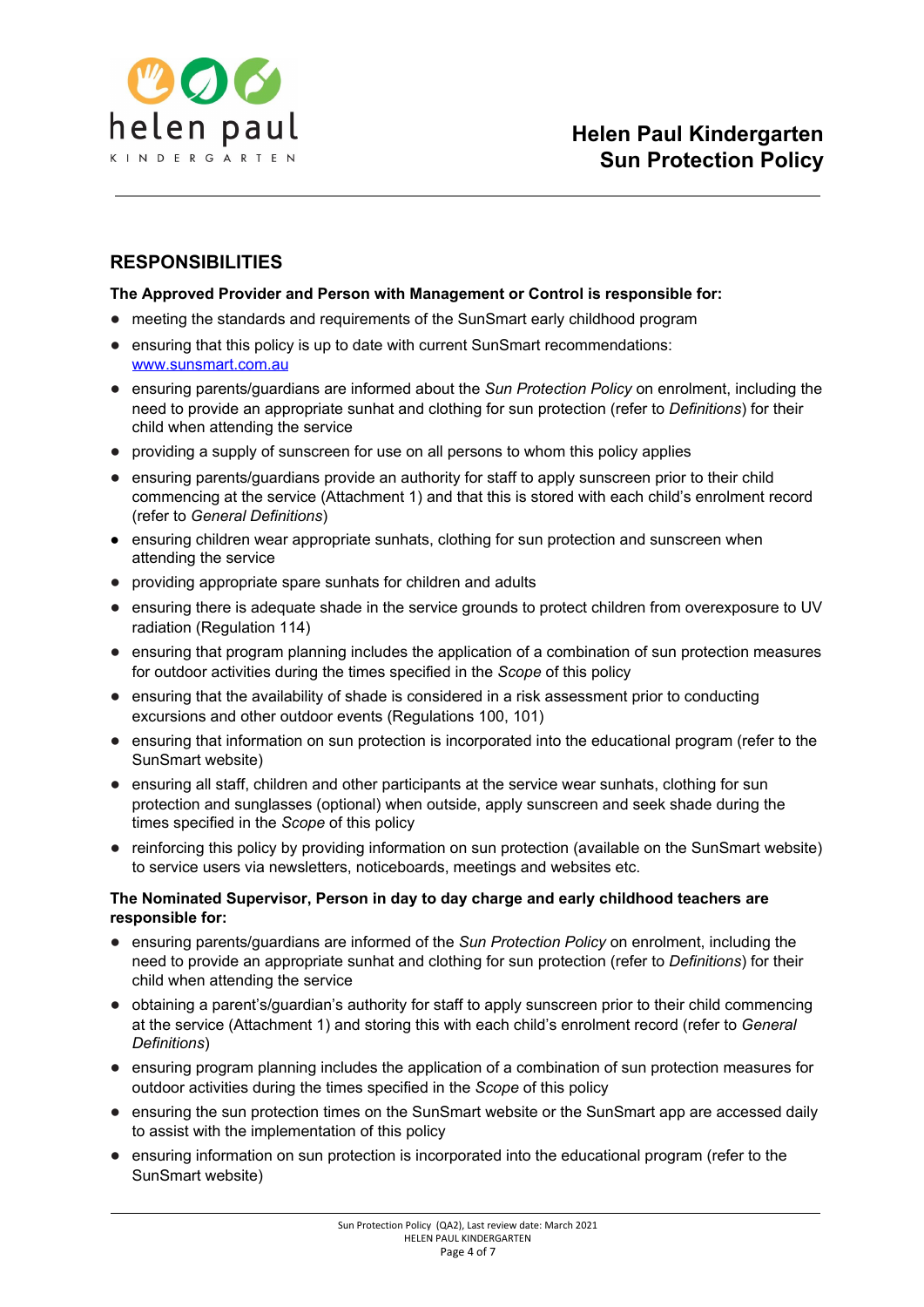

- ensuring that the availability of shade is considered in a risk assessment prior to conducting excursions and other outdoor events (Regulations 100, 101).
- ensuring that the shade sail is erected over the sandpit outdoor play area from the start of August to the end of April

#### **All educators are responsible for:**

- accessing the daily sun protection times on the SunSmart or MyUV websites or the SunSmart app to assist with the implementation of this policy
- wearing sunhats, clothing for sun protection (refer to *Definitions*) and sunglasses (optional) when outside, applying sunscreen and seeking shade during the times specified in the *Scope* of this policy
- ensuring each child, and any other participant at the service, wears an appropriate sunhat, clothing for sun protection and sunscreen for all outdoor activities during the times specified in the *Scope* of this policy
- checking that all sunhats brought to the service meet the SunSmart recommendation for adequate protection, are named
- applying sunscreen (refer to *Definitions*) to children's exposed skin except in cases where parents/guardians have not given authority. Where possible this should be done 20 minutes before going outdoors. Children, where appropriate, will be encouraged to apply sunscreen with the assistance of an educator (sunscreen is to be reapplied every two hours)
- encourage children, where appropriate, to apply their own sunscreen, and provide them with assistance to do this
- storing sunscreen in a cool place and monitoring the expiry date including for sunscreen supplied by parents/guardians
- ensuring that children without appropriate sunhats or clothing for sun protection are provided with a spare sunhat for outdoor activities during the session, and if possible, dress the child in a t-shirt/shirt over the top of their existing clothing, or alternatively, play in the shade in a suitable area protected from the sun
- encouraging children to seek shade when playing outside and utilise shaded areas for outdoor equipment that is not fixed during the times specified in the *Scope* of this policy
- ensuring that sun protection strategies are a priority when planning excursions
- co-operating with their employer with respect to any action taken by the employer to comply with the *Occupational Health and Safety Act 2004*.

#### **Parents/guardians are responsible for:**

- providing a named, SunSmart approved sunhat (refer to *Definitions*) for their child's use at the service
- applying sunscreen to their child before the commencement of each session during the times specified in the *Scope* of this policy
- providing written authority for staff to apply sunscreen to their child
- providing, at their own expense, an alternative sunscreen to be left at the service if their child has a particular sensitivity to the sunscreen provided by the service
- wearing a sunhat, clothing for sun protection (refer to *Definitions*) and sunglasses (optional) when outside at the service, applying sunscreen and seeking shade during the times specified in the *Scope* of this policy.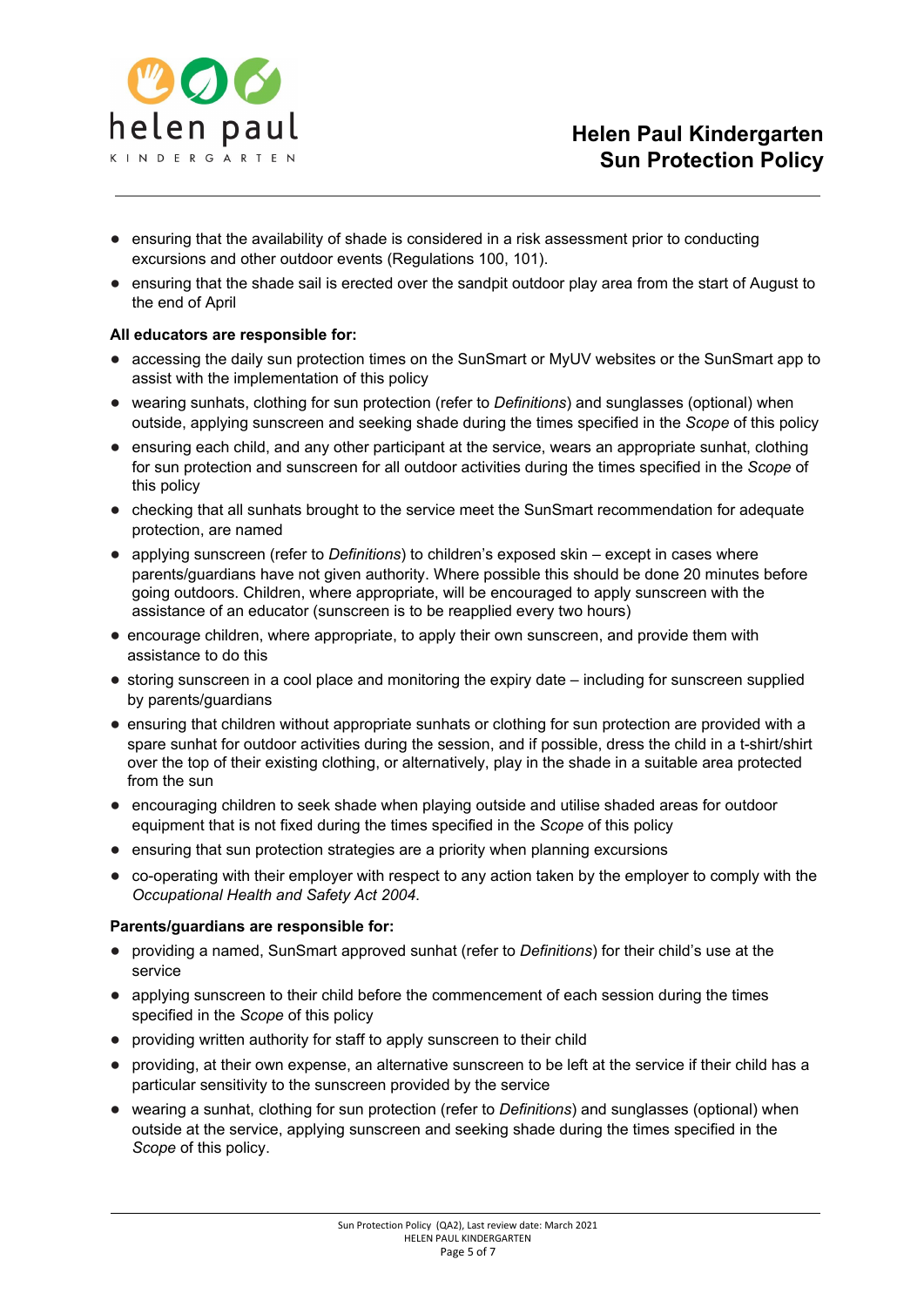

#### **Volunteers and students, while at the service, are responsible for following this policy and its procedures.**

# **EVALUATION**

In order to assess whether the values and purposes of the policy have been achieved, the Approved Provider and Person with Management or Control will:

- regularly seek feedback from educators, staff, parents/guardians, children, management and all affected by the policy regarding its effectiveness
- monitor the implementation, compliance, complaints and incidents in relation to this policy
- keep the policy up to date with current legislation, research, policy and best practice
- revise the policy and procedures as part of the service's policy review cycle, or as required
- notify parents/guardians at least 14 days before making any change to this policy or its procedures.

## **ATTACHMENTS**

● Attachment 1: Authority for staff to administer sunscreen

## **AUTHORISATION**

This policy was adopted by the Approved Provider of Helen Paul Kindergarten on 3 March 2021.

## **REVIEW DATE: 2024**

## **ACKNOWLEDGMENTS**

This policy has been reviewed and approved by Cancer Council Victoria in July 2019.